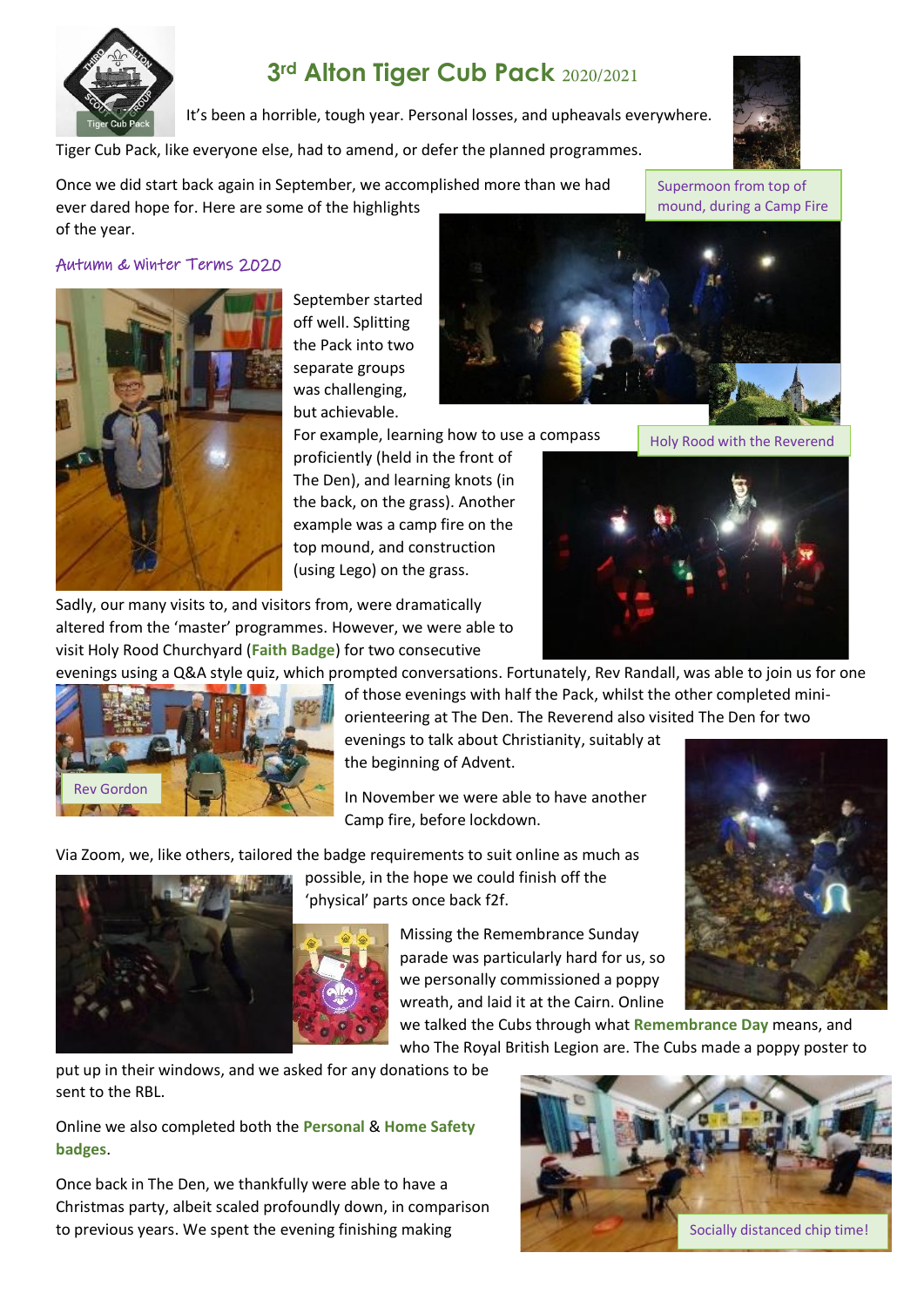Christmas crafts for families, and eating chips accompanied by fizzy drinks. It was, given the pandemic situation, bliss!

#### Spring Term 2021

Spring Term started with us doing **'Keep apart with heart'**. The pick-me-up poster was a big success – thank you Rikki for your artistic skills, & teaching. The 'domino effect' activity, to symbolise the need for CV19 social distancing, was particularly engaging to the Cubs.

Teaching the 'new ones' for their **Investiture**, meant tweaking the process into a part teaching/part revision for the

Cubs. Making the 'fortune teller' (part of the teaching to show how The Law, and The Promise are the foundations to Scouting) was definitely a challenge online!

We in Tiger, chose to supplement the badge requirements and activities, by using our home-made PowerPoints as a teaching tool. They really helped to engage with the Cubs through the Zoom Pack evenings. **'All about countries' & flags** PP was particularly helpful. They really enjoyed answering and connecting to the pictures.



Once again, we dedicated an evening to the **Chinese New Year** (this year it is the Ox). We were fortunate to have Ming (who is British Hong Kong, and a

Which country's flag is this? Two pages from our PP A favourite food is<br>PURI

journalist) as an online visitor. She spoke to the Cubs, showed us her photographs, and answered questions. Next year (it will be the year of the

Tiger) we hope she will visit as planned.

The **Nominet Digital Citizen Internet badge**, was a relevant, but difficult subject to do online. Happily, all the Cubs gave the correct answers to 'share, don't share', 'yes, no, maybe', and produced excellent 'hands up, hands down' drawings. Additionally, talking through the Scouting Yellow Card was, we were told afterwards, very constructive to the parents listening in.

We also covered the subject of the importance of **sleep**. All through the pandemic we have strived to support, and teach the Cubs. Many of the Pack, couldn't always cope with online Cubs, as well as schooling. So, each week we sent out an email comprising what was covered that night, and what they needed to do in order to obtain the badge at home. It was very successful.

We in Tiger cub pack, believe in doing all the scouting requirements, *and* new activities. Especially topical events. A good example of this was the **International Woman's Day** (IWD) evening. It was an eye-opener to



In 1909 there were over 6,000 girls registered with Scouting and that a separate scheme was being developed for Girl Scouts. In the September a Scout Rally was held at Crystal Palace with both girls and boys attending. Then it was announced the girls would then form Grl Guiding Scouting in the UK remained a boys only for 66 years. In 1976 girls were allowed to join a youth section of the Movement for the first time since 1910 as the Venture Scout section for 15 - 20 year olds became co-educational. In 1991 UK Scouting became fully mixed, and on 1 January 2007 it *finally* became compulsory for all Groups to accept girls<br>into *all* Sections.



Girl Scouts attending the Crystal Palac Scout Rally, September 1909



the Cubs. Using PowerPoint again, it encouraged discussion, especially over the inequality of the sexes. The Cubs were surprised regarding the history of women & girls in the Scouting Movement. For example, Lady Baden-Powell was an equal founder with her husband, and their daughters learnt scouting with their brothers. Making the Mother's Day card straight after, whilst